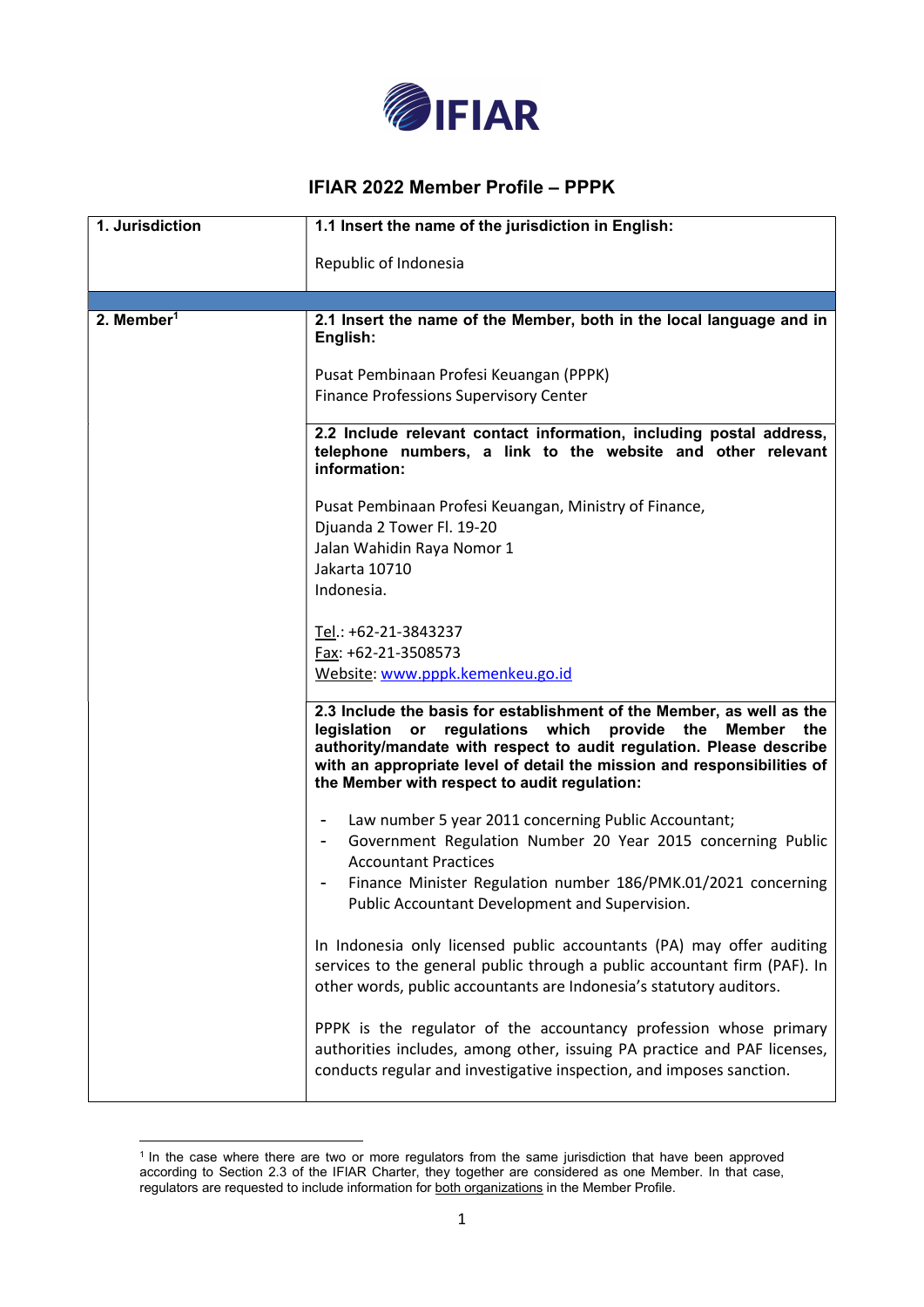

|                                                                     | The PPPK is an administrative government unit under the Secretariat<br>General of the Ministry of Finance that supervises several financial<br>professions i.e. auditors, appraisals and actuary - and has several divisions<br>for each profession.<br>According to article 51 of Act No. 5/2011, the MoF c.q. PPPK holds the<br>authority of inspecting all public accountants (PAs) and public accountant<br>firms (PAFs). The inspection includes both administrative (e.g: fulfilment of<br>licensing requirements, reporting obligations, etc) and technical matters.<br>Inspection on technical matters includes reviews on firms' quality control<br>systems and assurance services (mainly audit engagements) and working<br>papers.<br>2.4 Have there been any major changes to the Member's organization<br>or to the governing legislation since completing last year's Member<br>Profile? |
|---------------------------------------------------------------------|--------------------------------------------------------------------------------------------------------------------------------------------------------------------------------------------------------------------------------------------------------------------------------------------------------------------------------------------------------------------------------------------------------------------------------------------------------------------------------------------------------------------------------------------------------------------------------------------------------------------------------------------------------------------------------------------------------------------------------------------------------------------------------------------------------------------------------------------------------------------------------------------------------|
|                                                                     | ⊠ No<br>$\Box$ Yes                                                                                                                                                                                                                                                                                                                                                                                                                                                                                                                                                                                                                                                                                                                                                                                                                                                                                     |
|                                                                     | If yes, please describe these changes with an appropriate level of<br>detail:                                                                                                                                                                                                                                                                                                                                                                                                                                                                                                                                                                                                                                                                                                                                                                                                                          |
|                                                                     |                                                                                                                                                                                                                                                                                                                                                                                                                                                                                                                                                                                                                                                                                                                                                                                                                                                                                                        |
|                                                                     |                                                                                                                                                                                                                                                                                                                                                                                                                                                                                                                                                                                                                                                                                                                                                                                                                                                                                                        |
| 3. Governing<br><b>Body</b><br><b>Composition</b><br>and<br>members | 3.1 Describe with an appropriate level of detail the current<br>composition of the Member's governing body, including the ratio<br>between Board members who are independent from the audit<br>profession and those who are not <sup>2</sup> . The audit profession includes, for<br>example: audit firms, professional accountancy bodies and bodies or<br>entities associated with the audit profession.                                                                                                                                                                                                                                                                                                                                                                                                                                                                                             |
|                                                                     | As a special mission unit under the Ministry of Finance, the Head of PPPK<br>is appointed by the Finance Minister. The current Head of the PPPK is Mr.<br>Firmansyah N. Nazaroedin, and the Division Head of Accounting Profession<br>Inspection Division is Mr. Agus Suparto.                                                                                                                                                                                                                                                                                                                                                                                                                                                                                                                                                                                                                         |
|                                                                     | 3.2 What are the eligibility criteria / requirements and composition<br>requirements for the members of the governing body?                                                                                                                                                                                                                                                                                                                                                                                                                                                                                                                                                                                                                                                                                                                                                                            |

 $^2$  An individual is independent of the profession even if he is a CPA, Chartered Accountant, or holder of another equivalent qualification, as long as this individual is not employed by or affiliated to a registered audit firm, nor employed by or affiliated to of a professional accountancy body, nor employed by or affiliated to bodies or entities associated with the audit profession.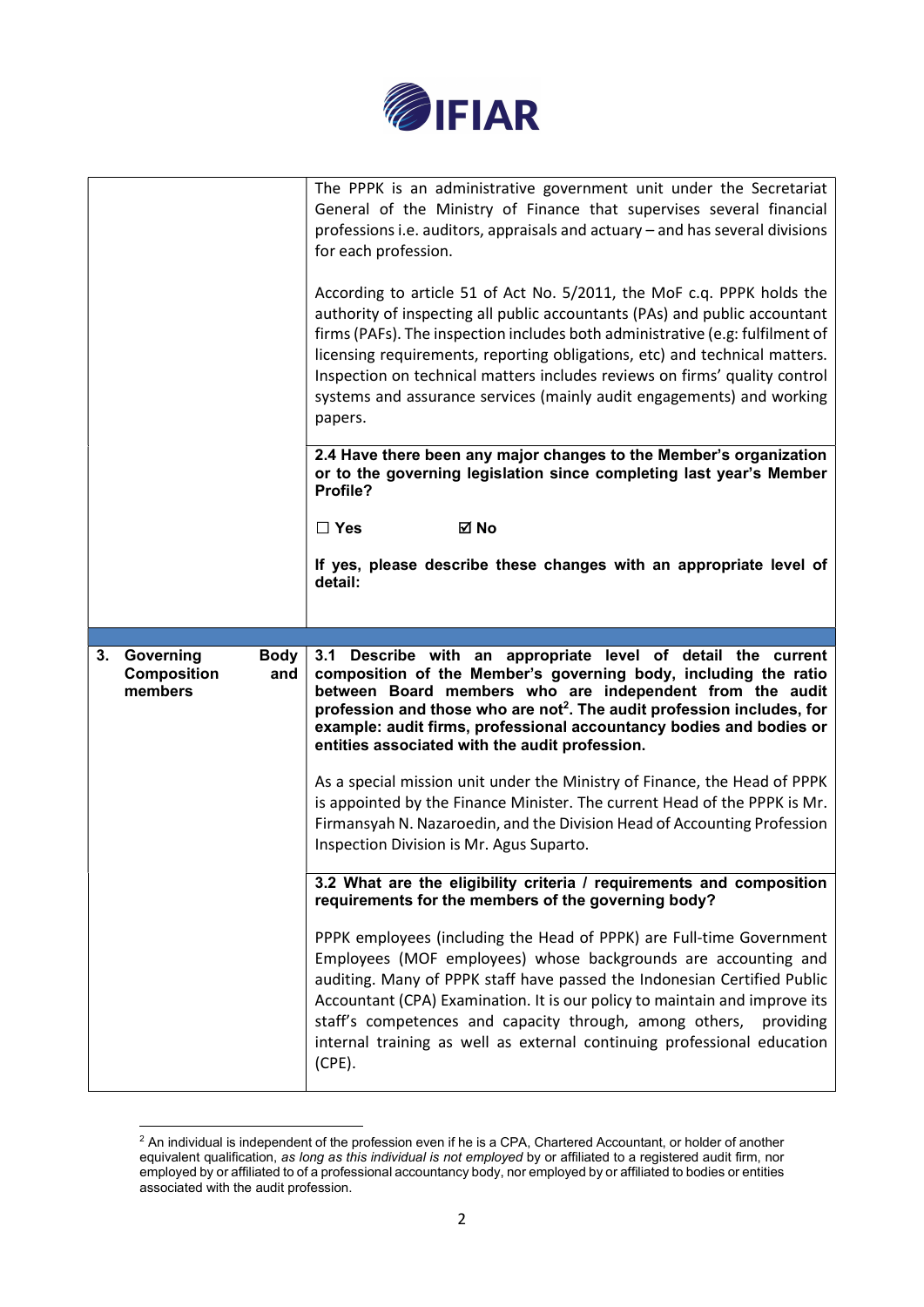

|                         | 3.3. Is each member of the governing body independent from the audit<br>profession? The audit profession includes, for example: audit firms,<br>professional accountancy bodies and bodies or entities associated<br>with the audit profession.       |
|-------------------------|-------------------------------------------------------------------------------------------------------------------------------------------------------------------------------------------------------------------------------------------------------|
|                         | ⊠ Yes<br>$\square$ No                                                                                                                                                                                                                                 |
|                         | 3.4 If the answer to question 3.3 is "No", is the majority of the members<br>of the governing body non-practitioner?                                                                                                                                  |
|                         | $\Box$ Yes<br>$\square$ No                                                                                                                                                                                                                            |
|                         | N/A                                                                                                                                                                                                                                                   |
|                         | 3.5 If the answer to question 3.3 is "No", which safeguards are in place<br>to provide for the Member's overall independence from the audit<br>profession?                                                                                            |
|                         | N/A                                                                                                                                                                                                                                                   |
|                         | 3.6 Is there a restriction or recusal process that is applicable to<br>members of the governing body of the Member who are current or<br>former auditors/practitioners?                                                                               |
|                         | $\Box$ Yes<br>⊠ No                                                                                                                                                                                                                                    |
|                         | Does this include a "cooling-off" period for former auditors?                                                                                                                                                                                         |
|                         | $\square$ Yes<br>⊠ No                                                                                                                                                                                                                                 |
|                         | If yes to either of the above, please describe:                                                                                                                                                                                                       |
|                         | N/A                                                                                                                                                                                                                                                   |
|                         | 3.7 Other than the governing body, are members of the profession<br>involved in the Member's organization (including in any inspections,<br>committee or panel role)?                                                                                 |
|                         | $\square$ Yes<br>⊠ No                                                                                                                                                                                                                                 |
|                         | If yes, please describe their role with an appropriate level of detail,<br>including the ratio between those who are independent and those who<br>are not in the relevant function and whether such role includes<br>decisional or control authority: |
|                         | N/A                                                                                                                                                                                                                                                   |
|                         |                                                                                                                                                                                                                                                       |
| 4. Funding Arrangements | 4.1 Describe the main funding arrangements of the Member, including                                                                                                                                                                                   |
|                         | the setting and approval of the budget and the fees, if any:                                                                                                                                                                                          |
|                         | The funding comes from the State budget, which has been approved by                                                                                                                                                                                   |
|                         | the House of Representatives. Consequently, we are adequately funded                                                                                                                                                                                  |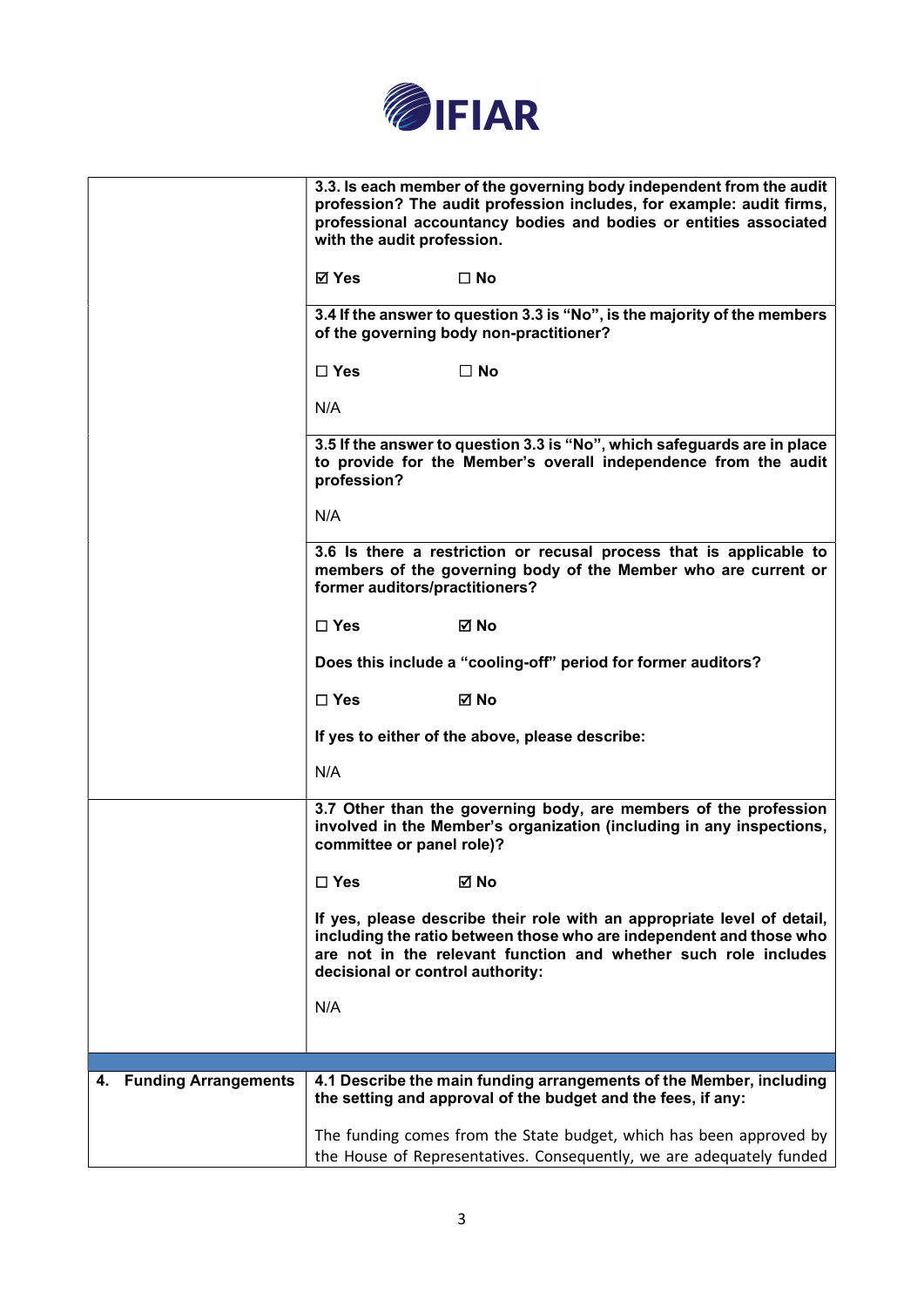

|                                                                | and secure and free from undue influence from statutory auditors and<br>audit firms.                                                                                                                                                                                                                                                                                                                                                                                   |
|----------------------------------------------------------------|------------------------------------------------------------------------------------------------------------------------------------------------------------------------------------------------------------------------------------------------------------------------------------------------------------------------------------------------------------------------------------------------------------------------------------------------------------------------|
|                                                                | 4.2 Is the funding free from undue influence by the profession?                                                                                                                                                                                                                                                                                                                                                                                                        |
|                                                                | ⊠ Yes<br>$\square$ No                                                                                                                                                                                                                                                                                                                                                                                                                                                  |
|                                                                | Please describe with an appropriate level of detail the safeguards in<br>place to prevent undue influence by the profession:                                                                                                                                                                                                                                                                                                                                           |
|                                                                | Our funding are secured by the State Budget which has been approved by<br>the House of Representatives.                                                                                                                                                                                                                                                                                                                                                                |
|                                                                |                                                                                                                                                                                                                                                                                                                                                                                                                                                                        |
| <b>Inspection System</b><br>5.                                 | 5.1 Does the Member have the responsibility for recurring inspections<br>of audit firms undertaking audits of public interest entities (PIEs)?                                                                                                                                                                                                                                                                                                                         |
|                                                                | <b>⊠</b> Yes<br>$\square$ No                                                                                                                                                                                                                                                                                                                                                                                                                                           |
|                                                                | 5.2 Is this responsibility undertaken directly or through oversight of<br>inspection conducted by another organization?                                                                                                                                                                                                                                                                                                                                                |
|                                                                | <b>Ø</b> Directly<br>□ Through Oversight                                                                                                                                                                                                                                                                                                                                                                                                                               |
|                                                                | If directly, kindly provide a brief description or summary of the<br>responsibility, including the regulatory reporting process after<br>inspections i.e. recommendations issued, follow-up, etc.).                                                                                                                                                                                                                                                                    |
|                                                                | If through oversight of another organization, please describe with<br>$\bullet$<br>an appropriate level of detail the other organization, its relation to<br>the Member, its role, and the arrangements for oversight:                                                                                                                                                                                                                                                 |
|                                                                | PPPK conducts regular and investigative inspections to obtain reasonable<br>confidence that auditors and audit firms are in compliance with relevant<br>regulations as well as maintain high standards of quality in performing<br>their services to the public. The priority of the inspections are auditors of<br>public interest entities (listed companies and financial institutions)<br>although we also conduct inspection on non-PIE auditors and audit firms. |
|                                                                | 5.3 Please describe with an appropriate level of detail the<br>requirements and practices regarding the frequency of inspections:                                                                                                                                                                                                                                                                                                                                      |
|                                                                | There is no regulation regarding the frequency of inspections. However, in<br>practice, we do inspection on Big-10 Firms annually, second-tier Firms<br>biannually and other Firms at least once in 4 or 5 years.                                                                                                                                                                                                                                                      |
|                                                                |                                                                                                                                                                                                                                                                                                                                                                                                                                                                        |
| <b>Audit</b><br><b>Financial</b><br>6.<br>and<br><b>Market</b> | 6.1 Provide the number of audit firms subject to inspections. Include<br>an indication of the number of public interest audits (PIEs) and other<br>audits that fall under the Member's oversight or mandate.                                                                                                                                                                                                                                                           |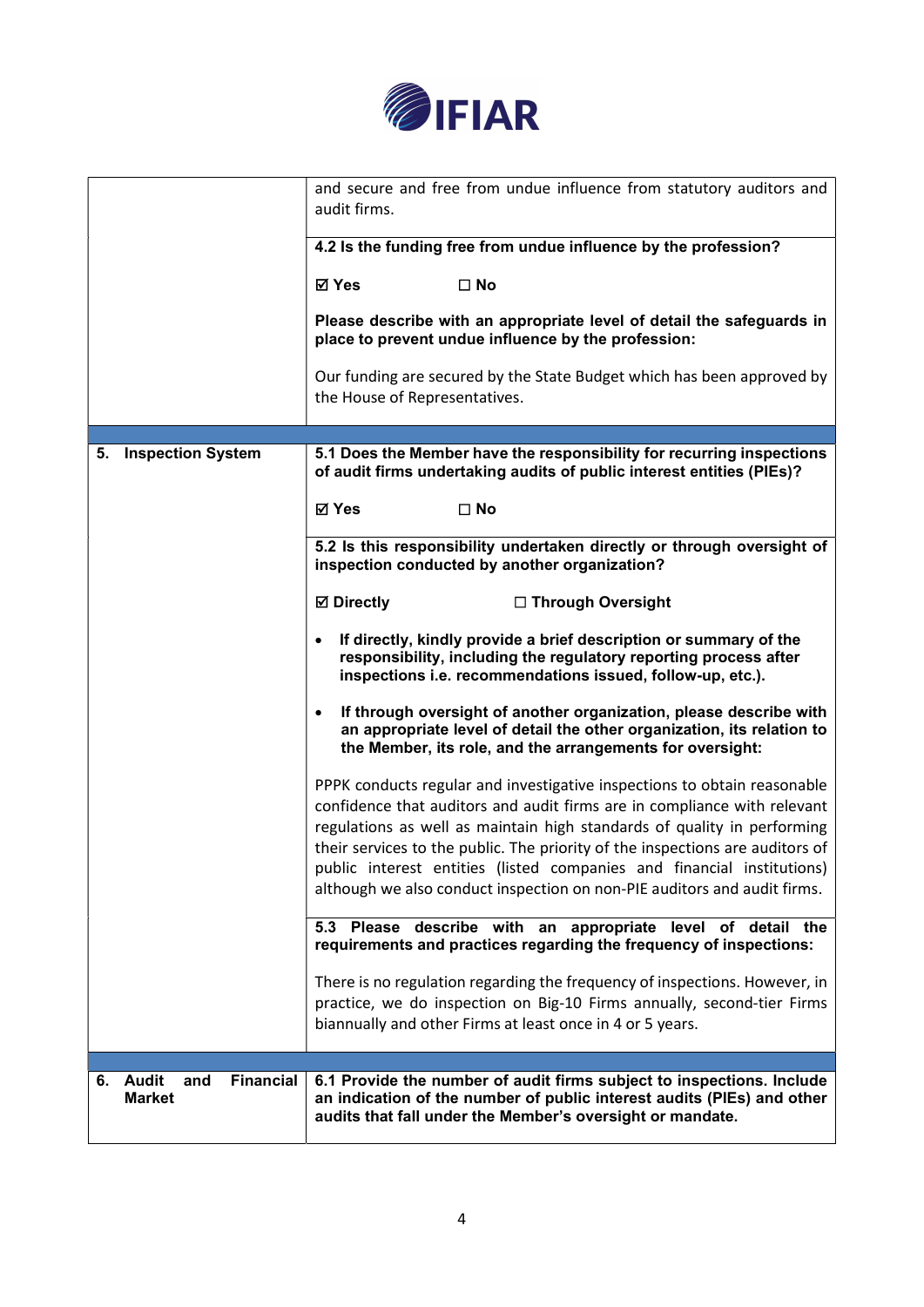

|                                                   | As of 31 <sup>st</sup> December 2021, there are 1.446 licensed public accountants and                                                                                                                                                                                                                                                                                                                                                                                                                                                                                                                                                                       |
|---------------------------------------------------|-------------------------------------------------------------------------------------------------------------------------------------------------------------------------------------------------------------------------------------------------------------------------------------------------------------------------------------------------------------------------------------------------------------------------------------------------------------------------------------------------------------------------------------------------------------------------------------------------------------------------------------------------------------|
|                                                   | 473 audit firms in Indonesia. In 2021, PPPK conducted inspections on 57                                                                                                                                                                                                                                                                                                                                                                                                                                                                                                                                                                                     |
|                                                   | audit firms and 83 public accountants.                                                                                                                                                                                                                                                                                                                                                                                                                                                                                                                                                                                                                      |
|                                                   |                                                                                                                                                                                                                                                                                                                                                                                                                                                                                                                                                                                                                                                             |
|                                                   | 6.2 What are the sizes and market shares of each of the largest audit<br>firms in the Member's jurisdiction?                                                                                                                                                                                                                                                                                                                                                                                                                                                                                                                                                |
|                                                   | The size and market share of the Big-4-affiliated audit firms (Deloitte, EY,                                                                                                                                                                                                                                                                                                                                                                                                                                                                                                                                                                                |
|                                                   | KPMG, PwC) is around 64% of the total listed companies in Indonesia.                                                                                                                                                                                                                                                                                                                                                                                                                                                                                                                                                                                        |
|                                                   |                                                                                                                                                                                                                                                                                                                                                                                                                                                                                                                                                                                                                                                             |
|                                                   |                                                                                                                                                                                                                                                                                                                                                                                                                                                                                                                                                                                                                                                             |
| Main<br>7.<br>Other                               | 7.1 Please indicate whether the Member has responsibility for tasks                                                                                                                                                                                                                                                                                                                                                                                                                                                                                                                                                                                         |
| Responsibilities of the<br>Member within the area | other than Inspections within the area of Audit Oversight:                                                                                                                                                                                                                                                                                                                                                                                                                                                                                                                                                                                                  |
| of Audit Oversight                                | <b>Ø Registration/Licensing</b>                                                                                                                                                                                                                                                                                                                                                                                                                                                                                                                                                                                                                             |
|                                                   | ☑ Audit and/or Ethics Standard Setting                                                                                                                                                                                                                                                                                                                                                                                                                                                                                                                                                                                                                      |
|                                                   | ☑ Permanent Education of Auditors                                                                                                                                                                                                                                                                                                                                                                                                                                                                                                                                                                                                                           |
|                                                   | <b>☑ Enforcement</b>                                                                                                                                                                                                                                                                                                                                                                                                                                                                                                                                                                                                                                        |
|                                                   | ☑ Other: Setting policy and regulation for Public Accountants and Firms                                                                                                                                                                                                                                                                                                                                                                                                                                                                                                                                                                                     |
|                                                   | Based on the Indonesia Public Accountant Act, only the Institut Akuntan<br>Publik Indonesia (IAPI) is acknowledged by the Minister of Finance as the<br>professional body for public accountants. The IAPI has the mandate to<br>draft and issue the professional standards, organize the profession<br>examinations, conduct the Continuous Professional Education (CPE)<br>program, and conduct quality reviews on its members. IAPI has to report<br>its activities to the Minister on an annual basis.<br>7.2 If the Member has the responsibility for Registration/Licensing,<br>please indicate whether this responsibility is undertaken directly or |
|                                                   | through oversight of Registration/Licensing conducted by another<br>organization?                                                                                                                                                                                                                                                                                                                                                                                                                                                                                                                                                                           |
|                                                   | <b>Ø</b> Directly<br>□ Through Oversight                                                                                                                                                                                                                                                                                                                                                                                                                                                                                                                                                                                                                    |
|                                                   | If directly, please describe the responsibility with an appropriate<br>level of detail.                                                                                                                                                                                                                                                                                                                                                                                                                                                                                                                                                                     |
|                                                   | If through oversight, please indicate the name of the other<br>$\bullet$<br>organization and its composition (i.e. whether practitioners from<br>the audit profession are involved in decision-making). Also give a<br>description of the powers of the other organization and procedure<br>applied, as well as the role of the Member in these procedures.                                                                                                                                                                                                                                                                                                 |
|                                                   | The applicants of the Public Accountant License submit their application to                                                                                                                                                                                                                                                                                                                                                                                                                                                                                                                                                                                 |
|                                                   | The Ministry of Finance. If the application is successful, MoF issues the                                                                                                                                                                                                                                                                                                                                                                                                                                                                                                                                                                                   |
|                                                   | respective license which is signed by the Secretary General of MoF on                                                                                                                                                                                                                                                                                                                                                                                                                                                                                                                                                                                       |
|                                                   | behalf of the Ministry.                                                                                                                                                                                                                                                                                                                                                                                                                                                                                                                                                                                                                                     |
|                                                   |                                                                                                                                                                                                                                                                                                                                                                                                                                                                                                                                                                                                                                                             |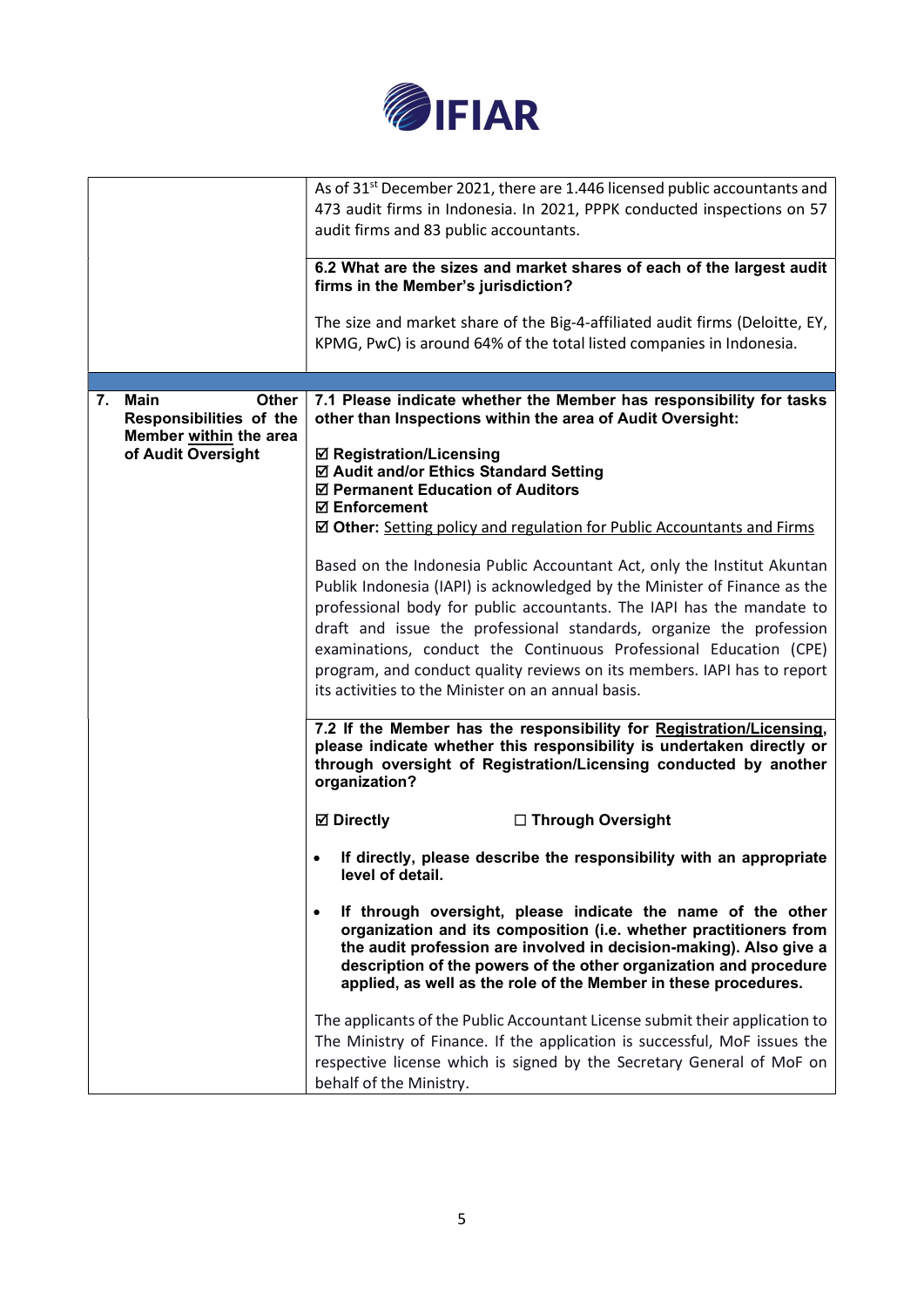

| 7.3 If the Member has the responsibility for Audit and/or Ethics<br>Standard Setting, please indicate whether this responsibility is<br>undertaken directly or through oversight of Audit and/or Ethics<br><b>Standard Setting conducted by another organization?</b>                                                                                                      |
|----------------------------------------------------------------------------------------------------------------------------------------------------------------------------------------------------------------------------------------------------------------------------------------------------------------------------------------------------------------------------|
| $\square$ Directly<br><b>Ø Through Oversight</b>                                                                                                                                                                                                                                                                                                                           |
| If directly, please describe the responsibility with an appropriate<br>$\bullet$<br>level of detail.                                                                                                                                                                                                                                                                       |
| If through oversight, please indicate the name of the other<br>$\bullet$<br>organization and its composition (i.e. whether practitioners from<br>the audit profession are involved in decision-making). Also give a<br>description of the powers of the other organization and procedures<br>applied, as well as the role of the Member in these procedures.               |
| 7.4 If the Member has the responsibility for Permanent Education of<br>Auditors, please indicate whether this responsibility is undertaken<br>directly or through oversight of Permanent Education of Auditors<br>conducted by another organization?                                                                                                                       |
| $\square$ Directly<br><b>Ø Through Oversight</b>                                                                                                                                                                                                                                                                                                                           |
| If directly, please describe the responsibility with an appropriate<br>$\bullet$<br>level of detail.                                                                                                                                                                                                                                                                       |
| If through oversight, please indicate the name of the other<br>$\bullet$<br>organization and its composition (i.e. whether practitioners from<br>the audit profession are involved in decision-making). Also give a<br>description of the powers of the other organization and procedures<br>applied, as well as the role of the Member in these procedures.               |
| 7.5 If the Member has the responsibility for <b>Enforcement</b> , please<br>indicate whether this responsibility is undertaken directly or through<br>referral to other organization(s)?                                                                                                                                                                                   |
| <b>Ø</b> Directly<br>□ Through Referral                                                                                                                                                                                                                                                                                                                                    |
| If directly, kindly provide a brief description or summary of the<br>enforcement responsibility, the procedure and process involved,<br>including the regulatory reporting process that led to disciplinary<br>action.                                                                                                                                                     |
| If through referral, please indicate the name of the other<br>$\bullet$<br>organization and its composition (i.e. whether practitioners from<br>the audit profession are involved in decision-making). Also give a<br>description of the enforcement powers of the other organization<br>and procedures applied, as well as the role of the Member in these<br>procedures. |
| Based on the Indonesia Public Accountant Act, the Minister of Finance has<br>the authority to impose administrative sanctions on public accountants<br>and its firms. On behalf of the Minister, PPPK conduct the supervision and<br>enforcement on public accountants and its firms.                                                                                      |